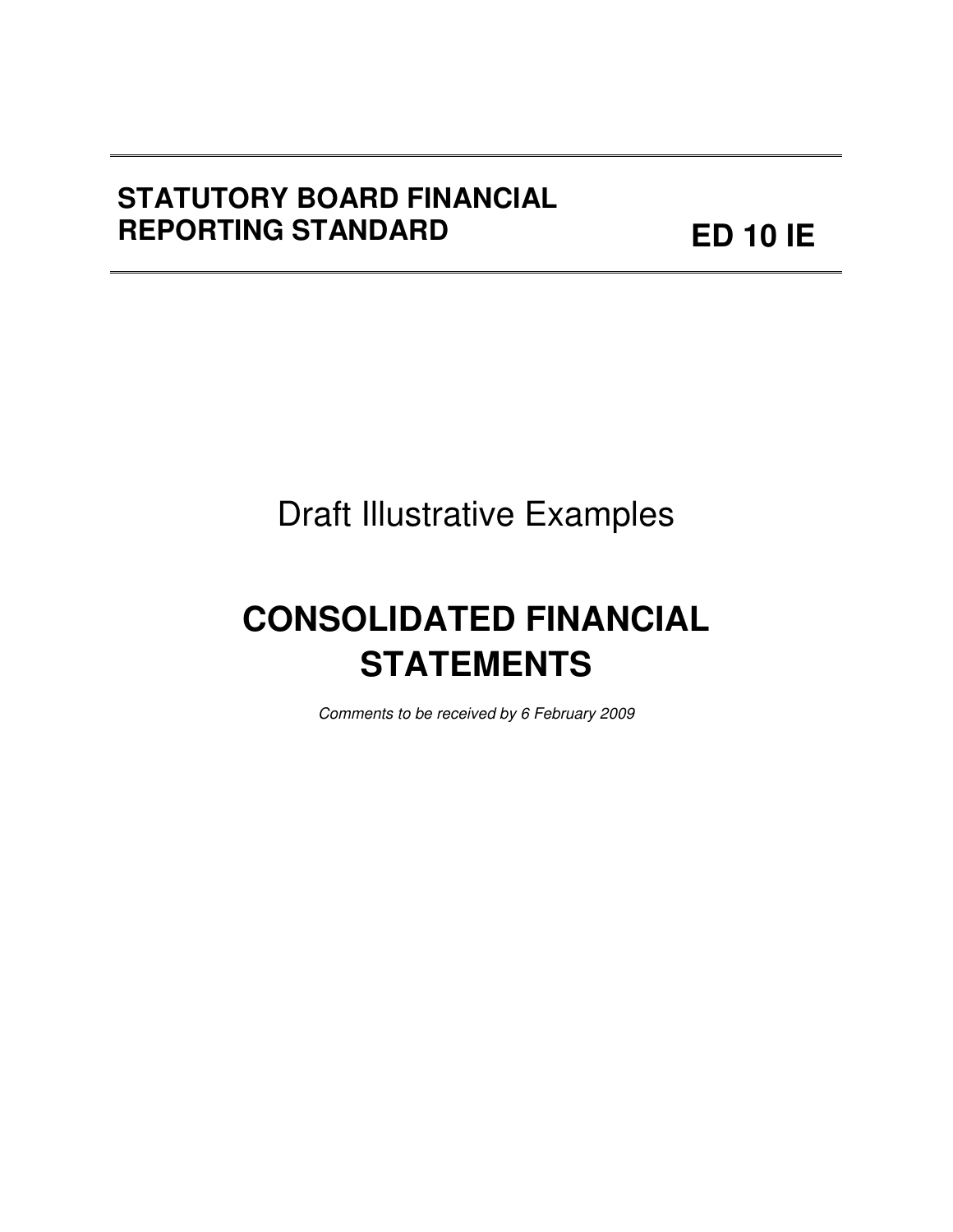# **Contents**

page

| ED 10 CONSOLIDATED FINANCIAL STATEMENTS<br>[DRAFT] ILLUSTRATIVE EXAMPLES                            |    |
|-----------------------------------------------------------------------------------------------------|----|
| <b>INTRODUCTION</b>                                                                                 | 4  |
| <b>EXAMPLE 1 – Basis of control and related accounting consequences</b>                             | 4  |
| EXAMPLE 2 - Nature and extent of involvement in unconsolidated structured entities                  | 6  |
| EXAMPLE 3 - Risk disclosures relating to unconsolidated structured entities                         | 11 |
| EXAMPLE 4 - Risk disclosures relating to non-contractual support provided to<br>structured entities | 18 |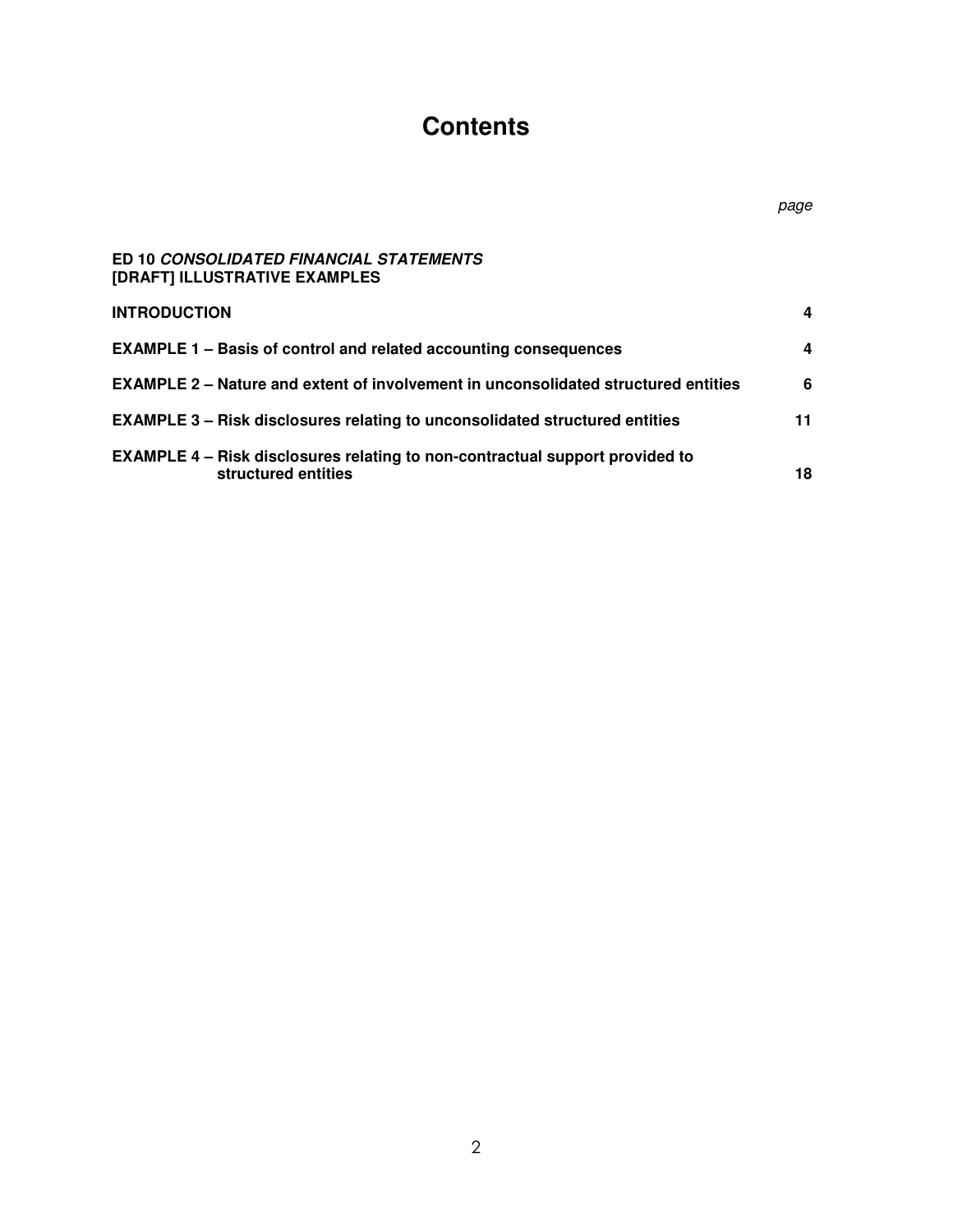## **[Draft] Illustrative examples SB-FRS X Consolidated Financial Statements**

These [draft] illustrative examples accompany, but are not part of, [draft] SB-FRS X.

#### **[Draft] SB-FRS X Introduction**

**paragraph reference** 

Examples 1–4 illustrate some of the disclosure requirements of the [draft] SB-FRS. A reporting entity is required to provide some of the disclosures in a tabular format, unless another format is more appropriate. However, the formats used in the illustrations are not mandatory.

Example 1 relates to a reporting entity, Company X, and illustrates the disclosure requirements relating to the basis of control and related accounting consequences. Examples 2–4 relate to a reporting entity, XYZ Bank, and illustrate some of the risk disclosures associated with XYZ Bank's involvement with structured entities.

## **Example 1—Basis of control and related accounting consequences**

**Illustrating the application of paragraphs 48(a) and B32–B34 of the [draft] SB-FRS.** 

This example illustrates the disclosure requirements relating to the basis of control and related accounting consequences.

#### **B32(a) Example 1A—control with less than half of the voting rights**

 Company X, a venture capital entity, holds 35 per cent of the voting rights of Company Z, a tyre manufacturer. Company X also arranged for third party investors to purchase 30 per cent of the voting rights of Company Z. At the time of investing, the third party investors entered into an agreement with Company X, giving Company X the power to vote on their behalf at meetings of Company Z. Because of the power given to Company X by the investors, Company X can cast the majority of votes when appointing the Board of Directors of Company Z, who in turn determine the strategic operating and financing policies of Company Z.

**B33** Therefore, Company X has the ability to direct the activities of Company Z to generate returns for itself. Company X controls Company Z and consolidates it. Of the group's consolidated assets and liabilities, Company Z has consolidated assets of CU250 million and consolidated liabilities of CU195 million at 31 December 20X8. Company Z generated revenue of CU450 million and profit of CU22 million for the year ended 31 December 20X8.

#### **B32(c) Example 1B—involvement with structured entities that are not controlled**

Company X provides credit enhancement for a market fee, in the form of guarantees, to some structured entities set up to hold lease receivables. The receivables are sold to those entities by third party leasing entities. Company X provides either first or second loss protection for other investors, up to a maximum of 10 per cent of the value of the lease receivables. The guarantees expose Company X to losses that are potentially significant to the entities holding the lease receivables. Company X, however, has no means of exerting power over the activities of those entities and, therefore, does not control the entities. Note A Risk disclosures relating to unconsolidated structured entities provides further information about Company X's exposure to risk from the provision of the credit enhancement.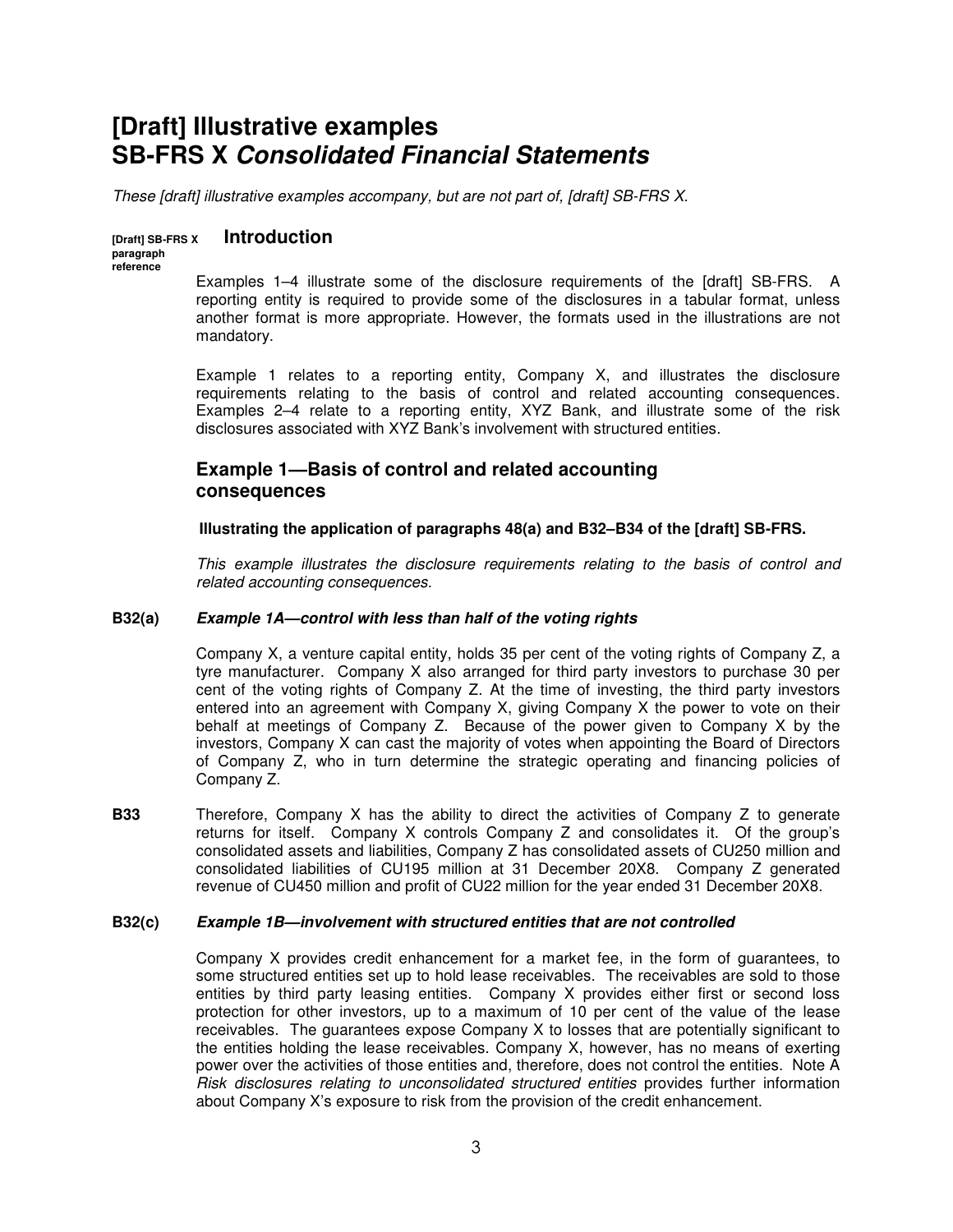### **Example 2—Nature and extent of involvement in unconsolidated structured entities**

**Illustrating the application of paragraphs 48(d) and B38–B42 of the [draft] SB-FRS.** 

**This example illustrates some of the disclosure requirements of the [draft] SB-FRS relating** to the nature and extent of involvement of a reporting entity in unconsolidated structured entities that it has set up or sponsored, or with which it has involvement at the date of the consolidated financial statements. The example is not intended to be all-inclusive. It may, however, include information that is not required explicitly by the [draft] SB-FRS but which is provided to meet the disclosure objectives.

#### **Structured entities**

B40 XYZ Bank enters into securitisation arrangements for a variety of business purposes, mainly relating to the securitisation of mortgages and credit card receivables, and providing investors with investment opportunities. Securitisation entities are entities in which interests in consumer and commercial receivables are sold to investors. The securitisation entities acquire assets originated by XYZ Bank itself or other third parties. The securitisation entities issue commercial paper, debt securities or equity interests to investors to fund the purchase of receivables. Cash received from the collection of receivables is used to service the finance provided by the investors.

> XYZ Bank consolidates the majority of securitisation entities that hold receivables originated by itself because it controls those entities. XYZ Bank has the power to direct the activities of the entities to generate returns for its benefit both as a result of the extent of its involvement in setting up the entities and because of the powers that it has in managing the assets when payments are in default. XYZ Bank does not consolidate securitisation entities that hold receivables originated by itself if it has no involvement with those entities after selling the receivables to the entities.

> XYZ Bank also facilitates the establishment of structured entities on behalf of third parties. These entities are established to securitise third party receivables, to hold assets leased by third parties and for investing purposes (for example, collateralised debt obligations are used to provide investment opportunities for investors). XYZ Bank generally does not control entities that it sets up or sponsors on behalf of third parties. It sometimes provides asset management services to those entities, or has involvement with the entities as described below.

#### **Structured entities set up or sponsored**

**B41** The following tables summarise XYZ Bank's involvement with securitisation and other investing entities that XYZ Bank set up or sponsored, by asset type. The tables present XYZ Bank's income recognised in each reporting period (which consists of fees for setting up the structured entities and providing asset management services) and the fair value of the assets securitised at the date the securitisation transactions were completed. In some cases, XYZ Bank retained some involvement with the structured entities, in the form of investments in the structured entities, credit guarantees or liquidity commitments. Further information is provided about those involvements in [Note A Risk disclosures relating to unconsolidated structured entities].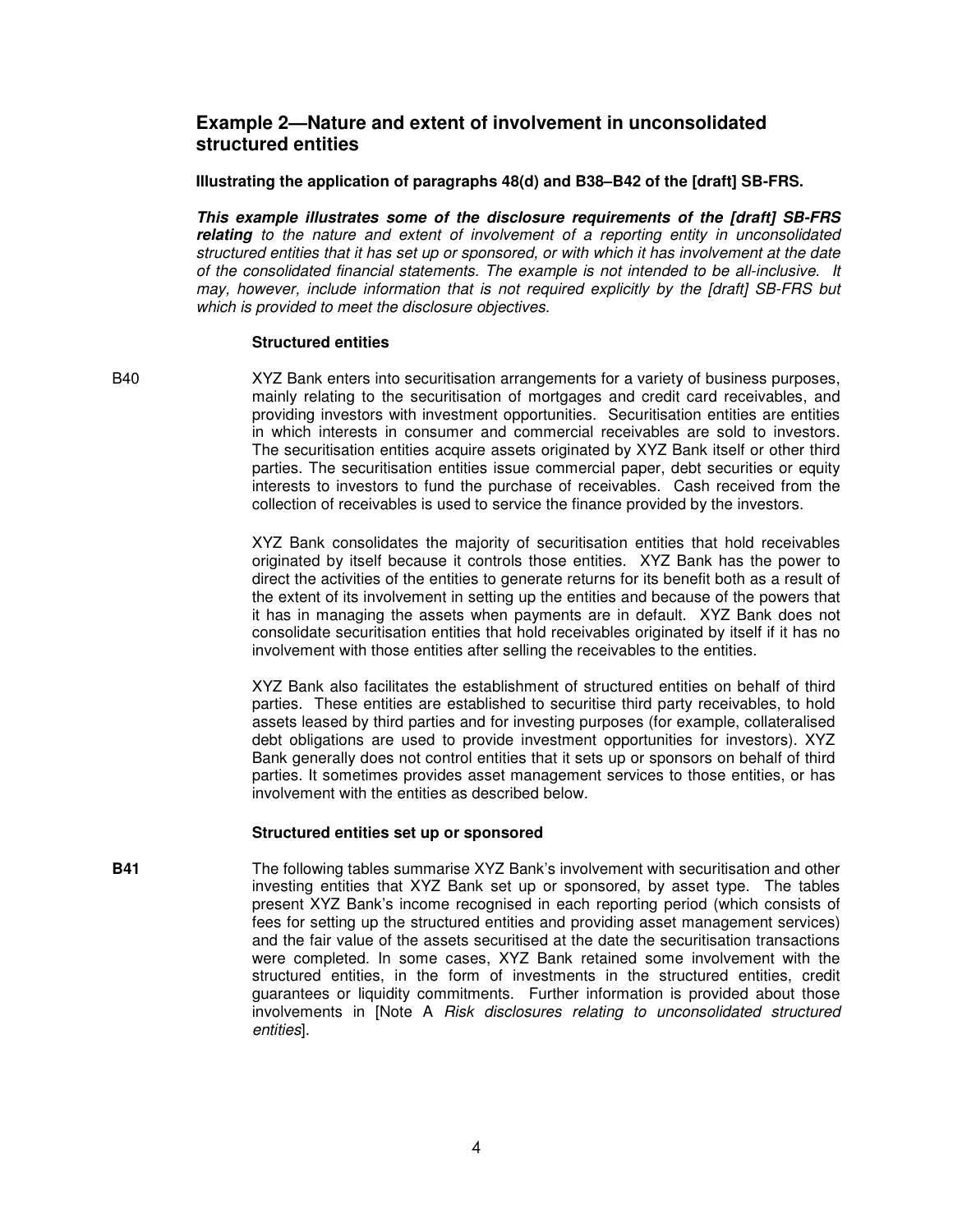|            |                                           | Total fee income for the year ended |             |             |
|------------|-------------------------------------------|-------------------------------------|-------------|-------------|
|            |                                           | <b>20X8</b>                         | <b>20X7</b> | <b>20X6</b> |
| B41(a)     | Type of asset in                          | CU                                  | CU          | CU          |
|            | unconsolidated entity                     | million                             | million     | million     |
|            | Collateralised debt obligations           | 1,025                               | 820         | 697         |
|            | Residential mortgage-backed<br>securities | 6,055                               | 4,844       | 4,117       |
| <b>B42</b> | Commercial mortgage-backed                |                                     |             |             |
|            | securities                                | 878                                 | 703         | 597         |
|            | Assets under lease                        | 332                                 | 265         | 226         |
|            | Credit card receivables                   | 189                                 | 151         | 128         |
|            | <b>Total</b>                              | 8,479                               | 6,783       | 5,765       |
|            |                                           |                                     |             |             |

|            |                                           |               | Assets securitised during the year |               |
|------------|-------------------------------------------|---------------|------------------------------------|---------------|
|            |                                           | <b>20X8</b>   | <b>20X7</b>                        | <b>20X6</b>   |
|            | Type of asset in<br>unconsolidated entity | CU<br>million | CU<br>million                      | CU<br>million |
| B41(b)     | Collateralised debt obligations           | 14,650        | 11,720                             | 9,962         |
|            | Residential mortgage-backed<br>securities | 86,500        | 69.200                             | 58,820        |
| <b>B42</b> | Commercial mortgage-backed<br>securities  | 2,546         | 10,037                             | 8,532         |
|            | Assets under lease                        | 4,739         | 3,791                              | 3,223         |
|            | Credit card receivables                   | 2,695         | 2,156                              | 1,833         |
|            | Total                                     | 121,130       | 96,904                             | 82,370        |
|            |                                           |               |                                    |               |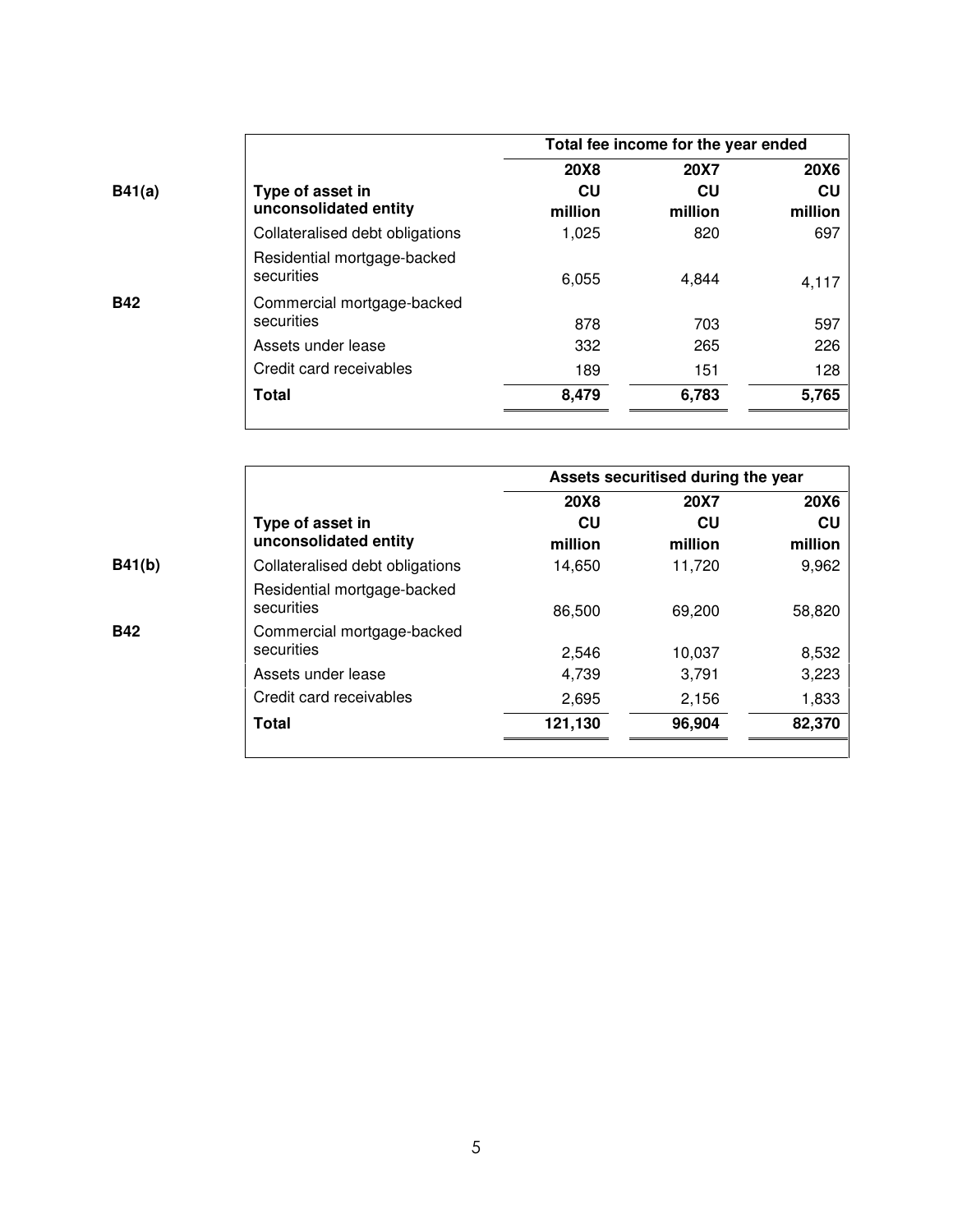The tables below provide a split between those transactions in which XYZ Bank retains some involvement at 31 December 20X8 and those in which it does not, by asset type.

|            |                                           |               | Total fee income for the year ended |               |
|------------|-------------------------------------------|---------------|-------------------------------------|---------------|
|            |                                           | 20X8          | <b>20X7</b>                         | <b>20X6</b>   |
|            | Type of asset in<br>unconsolidated entity | CU<br>million | CU<br>million                       | CU<br>million |
| B41(a)     | Collateralised debt obligations           | 410           | 328                                 | 279           |
|            | Residential mortgage-backed<br>securities | 2,422         | 1,938                               | 1,647         |
| <b>B42</b> | Commercial mortgage-backed<br>securities  | 351           | 281                                 | 239           |
|            | Assets under lease                        | 332           | 265                                 | 226           |
|            | Credit card receivables                   | 189           | 151                                 | 128           |
|            | Total                                     | 3,704         | 2,963                               | 2,519         |

Involvement at 31 December 20X8

No involvement at 31 December 20X8

|            |                                           |             | Total fee income for the year ended |             |
|------------|-------------------------------------------|-------------|-------------------------------------|-------------|
|            |                                           | <b>20X8</b> | <b>20X7</b>                         | <b>20X6</b> |
|            | Type of asset in                          | CU          | CU                                  | CU          |
|            | unconsolidated entity                     | million     | million                             | million     |
| B41(a)     | Collateralised debt obligations           | 615         | 492                                 | 418         |
|            | Residential mortgage-backed<br>securities | 3,633       | 2,906                               | 2,470       |
| <b>B42</b> | Commercial mortgage-backed<br>securities  | 527         | 422                                 | 358         |
|            |                                           |             |                                     |             |
|            | Total                                     | 4,775       | 3,820                               | 3,246       |
|            |                                           |             |                                     |             |

 $\overline{\phantom{0}}$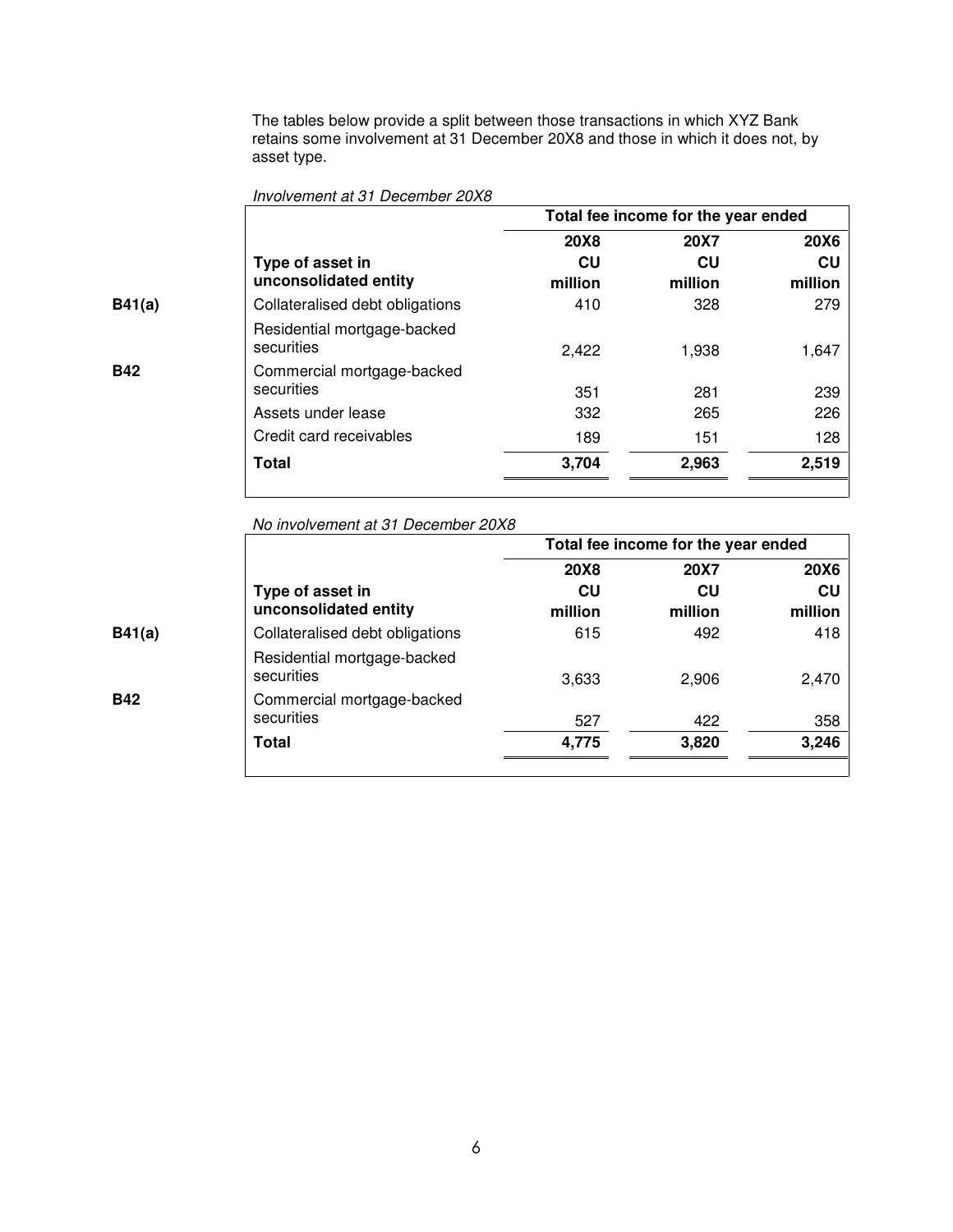|            |                                           | Assets securitised during the year |             |             |
|------------|-------------------------------------------|------------------------------------|-------------|-------------|
|            |                                           | 20X8                               | <b>20X7</b> | <b>20X6</b> |
|            | Type of asset in                          | CU                                 | CU          | CU          |
|            | unconsolidated entity                     | million                            | million     | million     |
| B41(b)     | Collateralised debt obligations           | 5,860                              | 4,688       | 3,985       |
|            | Residential mortgage-backed<br>securities | 34,600                             | 27,680      | 23,528      |
| <b>B42</b> | Commercial mortgage-backed                |                                    |             |             |
|            | securities                                | 5.018                              | 4,015       | 3,413       |
|            | Assets under lease                        | 4,739                              | 3,791       | 3,223       |
|            | Credit card receivables                   | 2,695                              | 2,156       | 1,833       |
|            | Total                                     | 52,912                             | 42,330      | 35,982      |
|            |                                           |                                    |             |             |

٦

Involvement at 31 December 20X8

No involvement at 31 December 20X8

|            |                                           |             | Assets securitised during the year |             |
|------------|-------------------------------------------|-------------|------------------------------------|-------------|
|            |                                           | <b>20X8</b> | <b>20X7</b>                        | <b>20X6</b> |
|            | Type of asset in                          | CU          | CU                                 | CU          |
|            | unconsolidated entity                     | million     | million                            | million     |
| B41(b)     | Collateralised debt obligations           | 8,790       | 7,032                              | 5,977       |
| <b>B42</b> | Residential mortgage-backed<br>securities | 51,900      | 41,520                             | 35,292      |
|            | Commercial mortgage-backed<br>securities  | 7,528       | 6,022                              | 5,119       |
|            | Total                                     | 68,218      | 54,574                             | 46,388      |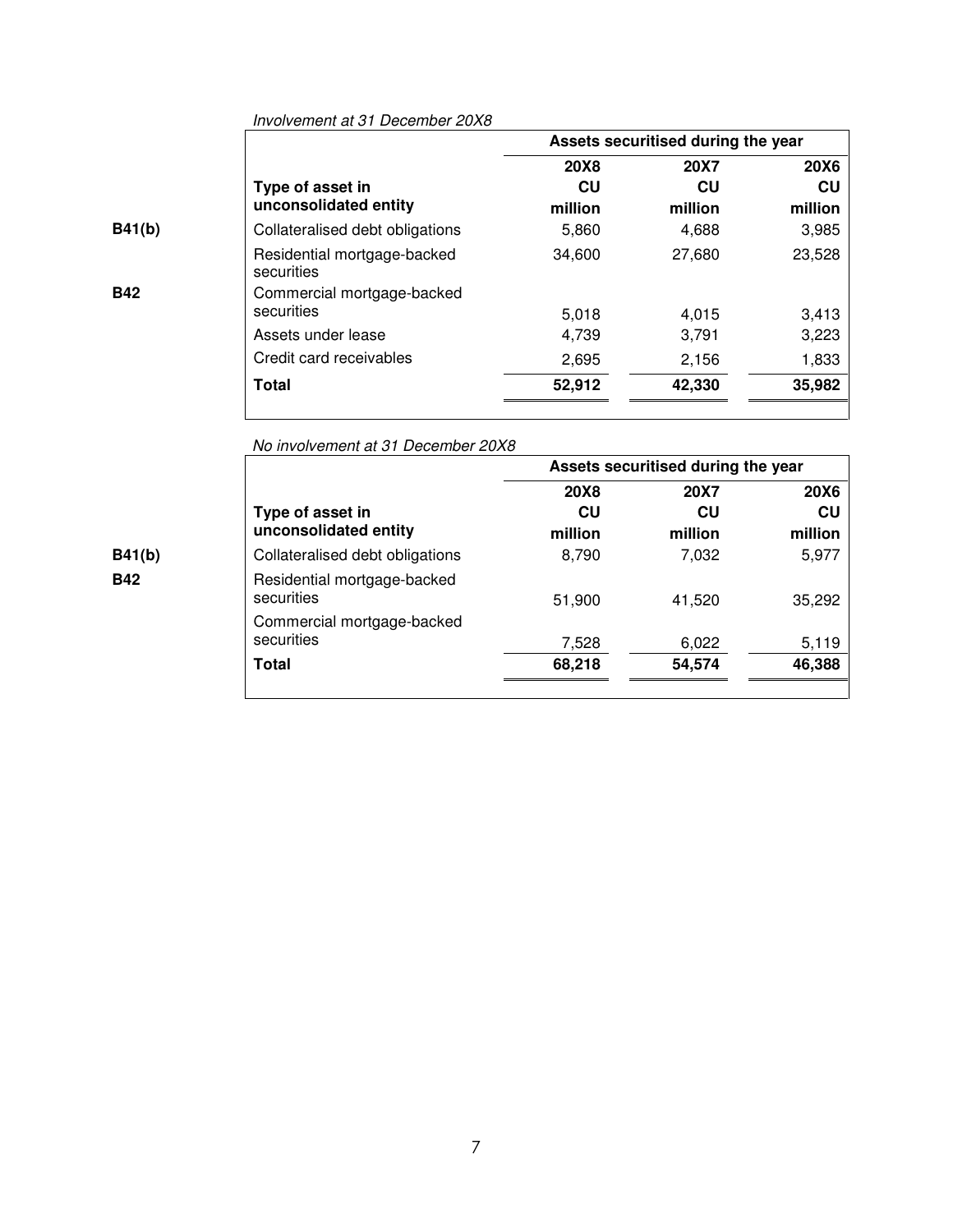## **Example 3—Risk disclosures relating to unconsolidated structured entities**

#### **Illustrating the application of paragraphs 48(d) and B43–B46 of the [draft] SB-FRS.**

This example illustrates some of the disclosure requirements about the risks associated with a reporting entity's involvement with unconsolidated structured entities. This example is not intended to be all-inclusive. It may, however, include information that is not required explicitly by the [draft] SB-FRS but which is provided to meet the disclosure objectives.

#### **Risk associated with unconsolidated structured entities**

The following table summaries XYZ Bank's involvement at 31 December 20X8 with structured entities, by asset type.

XYZ Bank's involvement with structured entities takes the form of investments in the structured entities, credit guarantees and liquidity commitments.

#### **B44 At 31 December 20x8**

**Maximum exposure to loss in unconsolidated structured entities** 

| R45 |  |  |
|-----|--|--|

| <b>B45</b>       | <b>CU</b> million                                     |                                                                             |              |                    | Maximum exposure to loss |             |                                              |                    |
|------------------|-------------------------------------------------------|-----------------------------------------------------------------------------|--------------|--------------------|--------------------------|-------------|----------------------------------------------|--------------------|
| B44(a)<br>B44(c) | Type of asset in<br>unconsolidated                    | <b>Current</b><br>carrying<br>amounts<br>of assets<br>held by<br>structured |              |                    | <b>Credit</b>            | Liquidity   | Carrying amount in<br>statement of financial |                    |
|                  | entity                                                | entities                                                                    | <b>Total</b> | <b>Investments</b> | guarantees               | commitments | position                                     |                    |
| B44(d)           | Originated by<br><b>XYZ Bank</b>                      |                                                                             |              |                    |                          |             | <b>Assets</b>                                | <b>Liabilities</b> |
|                  | Collateralised<br>debt obligations<br>Subtotal        | 13,080<br>13,080                                                            | 196<br>196   | 196<br>196         |                          |             | 196<br>196                                   |                    |
|                  | Originated by<br>other entities                       |                                                                             |              |                    |                          |             | <b>Assets</b>                                | <b>Liabilities</b> |
|                  | Collateralised<br>debt obligations                    | 92,780                                                                      | 6,031        | 1,856              |                          | 4,175       | 1,856                                        | (167)              |
|                  | Real estate,<br>credit-related and<br>other investing | 167,400                                                                     | 6,944        |                    | 248                      | 6,696       |                                              | (258)              |
|                  | Assets under<br>lease                                 | 8,520                                                                       | 512          | 43                 |                          | 469         | 43                                           | (2)                |
|                  | Credit card<br>receivables                            | 42,000                                                                      | 1,260        | 1,260              |                          |             | 1,260                                        |                    |
|                  | <b>Subtotal</b>                                       | 310,700                                                                     | 14,747       | 3,159              | 248                      | 11,340      | 3,159                                        | (427)              |
|                  | <b>Total</b>                                          | 323,780                                                                     | 14,943       | 3,355              | 248                      | 11,340      | 3,355                                        | (427)              |

#### **Carrying amount of assets and liabilities in unconsolidated structured entities recognised in XYZ Bank's statement of financial position**

|        |                                                        |             |                      |                          | <b>Total</b>  |             |
|--------|--------------------------------------------------------|-------------|----------------------|--------------------------|---------------|-------------|
| B44(b) | Class of financial asset or liability                  | Investments | Credit<br>quarantees | Liquidity<br>commitments | <b>Assets</b> | Liabilities |
|        | Debt securities (fair value through<br>profit or loss) | 2,052       |                      |                          | 2,052         |             |
|        | Loans and Investments<br>(at amortised cost)           | 1,303       |                      |                          | 1,303         |             |
|        | Financial guarantee contracts                          |             | (7)                  |                          |               |             |
|        | Provisions                                             |             |                      | (420)                    |               | (420)       |
|        | <b>Total</b>                                           | 3,555       | (7)                  | (420)                    | 3,355         | (427)       |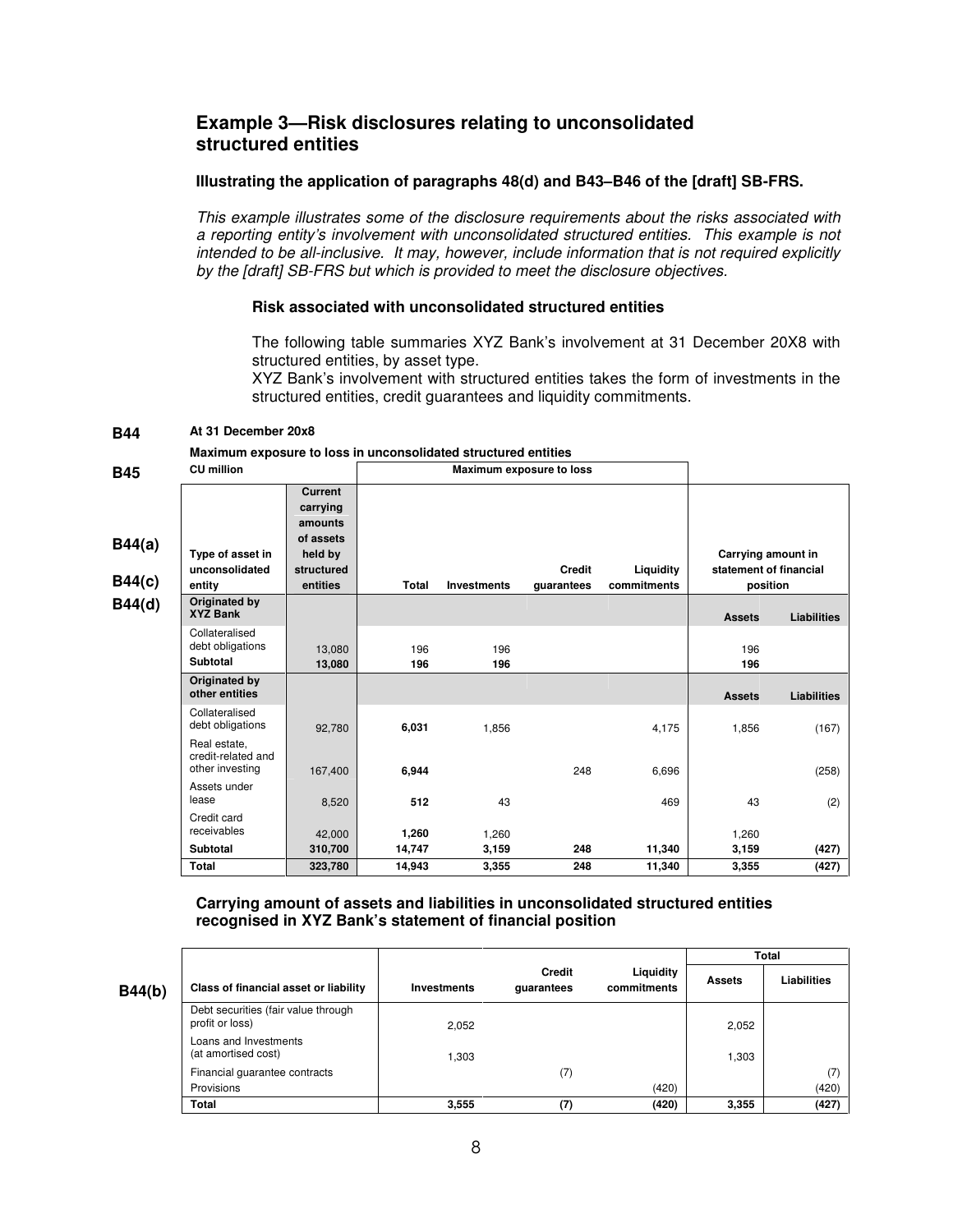#### **Maximum exposure to loss**

**B44(d)** The maximum exposure to loss presented in the table above is contingent in nature and may arise as a result of the provision of liquidity facilities, and any other funding commitments, such as financial guarantees provided by XYZ Bank to structured entities. XYZ Bank's investments in structured entities also create exposure to loss from impairment.

> The maximum exposure to loss is calculated as the notional amounts of credit lines, guarantees, other credit support and liquidity facilities, less any related liabilities recognised. The maximum exposure to loss relating to XYZ Bank's investments is their carrying amount. The maximum exposure to loss does not take into account the effects of any hedging activities of XYZ Bank designed to reduce that exposure to loss.

#### Liquidity commitments

- **B46(d)** XYZ Bank provides liquidity support to structured entities containing collateralised debt obligations (CDOs), real estate, credit-related and other investing receivables, and entities that hold assets under lease. The liquidity support takes the form of a commitment to purchase securities issued by these entities if they experience problems in attracting investment on refinancing.
- **B44(d)** XYZ Bank's maximum exposure is limited to the amortised cost of assets held by the structured entities, which reflects the risk that XYZ Bank may be required to fund the vehicle if debt is redeemed without reinvestment from third parties.
- **B46(b)(iv)** At 31 December 20X8 XYZ Bank recognised a liability of CU420 million relating to the provision of liquidity support. The provision reflects XYZ Bank's best estimate of amounts that will be drawn and not repaid under its liquidity facilities. XYZ Bank expects that in the light of current market conditions some CDO entities, real estate, credit-related and other investing entities will not be able to roll over their financing without drawing on liquidity facilities with XYZ Bank. The deterioration of these entities' credit standing has made some of the liquidity commitments onerous.

#### Credit guarantees

**B43** XYZ Bank provides credit enhancement to some investing vehicles in the form of financial guarantee contracts. XYZ Bank is required to reimburse investors for some losses incurred when a debtor defaults on payment.

#### Investments in structured entities

**B44(d)** XYZ Bank invests in some structured entities, acquiring debt or equity securities of those entities. The maximum exposure to loss represents the carrying amount of these investments at 31 December 20X8. The table below presents XYZ Bank's investments in structured entities by nature of the investment (ie subordinated, mezzanine and senior) and provides information on losses incurred for the year ended 31 December 20X8.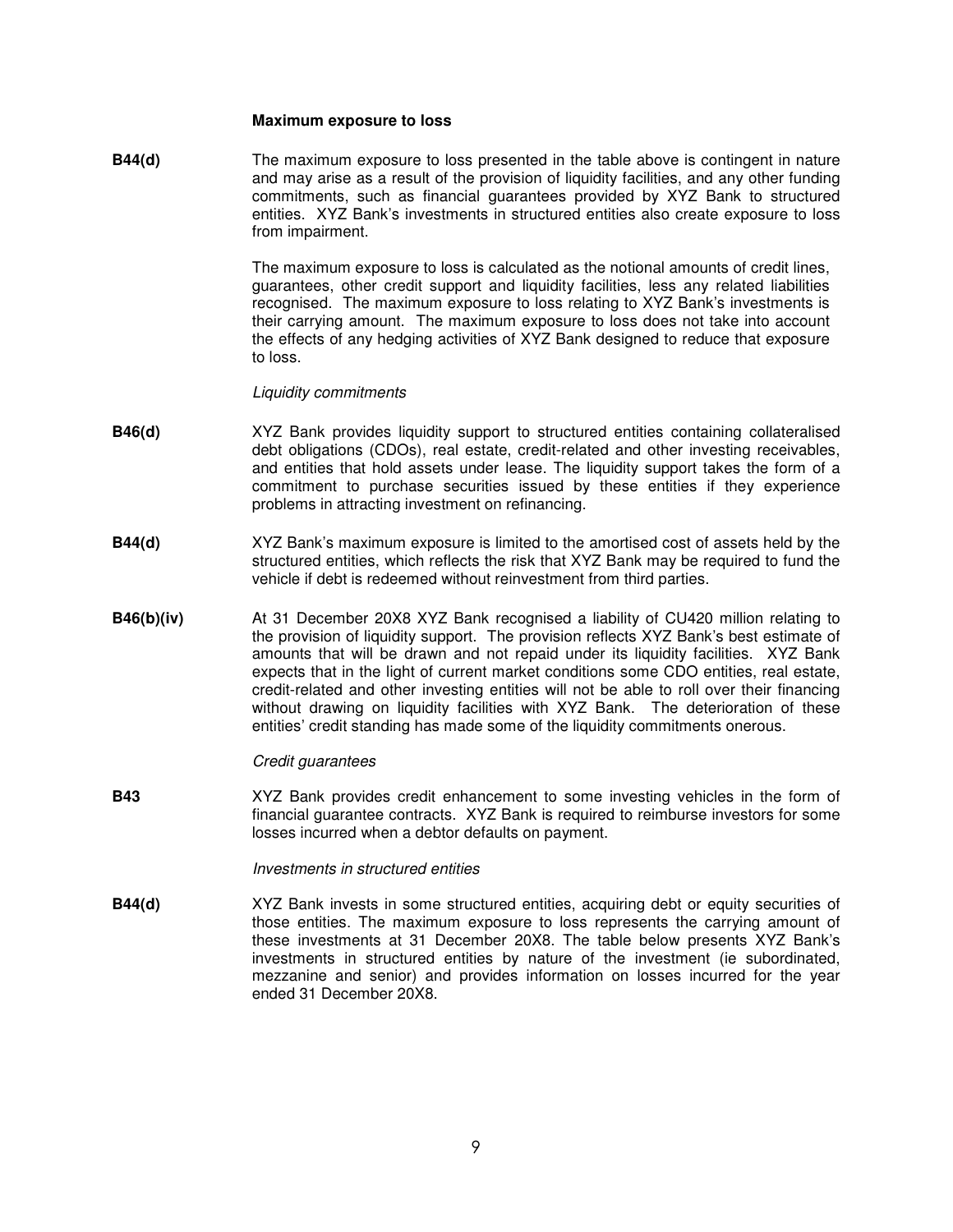#### **Maximum exposure to loss from investments in unconsolidated structured entities**

| B46(b)(v) | Maximum exposure to loss<br>at 31 December 20X8 | Total   | Subordinated<br>interest | Mezzanine<br>interest | Senior<br>interest |
|-----------|-------------------------------------------------|---------|--------------------------|-----------------------|--------------------|
|           | Type of asset in unconsolidated                 | CU      | СU                       | СU                    | CU                 |
|           | entity                                          | million | million                  | million               | million            |
|           | Collateralised debt obligations                 | 2,052   |                          | 1.954                 | 96                 |
|           | Assets under lease                              | 43      |                          |                       | 43                 |
|           | Credit card receivables                         | .260    |                          | 50                    | 1.203              |
|           | Total                                           | 3,355   |                          | 2.004                 | 1.342              |
|           |                                                 |         |                          |                       |                    |

#### **B46(b)(iii)**

| Losses incurred for the year<br>ended 31 December 20X8 | Total<br>losses | Losses<br>subordinated<br>interest | Losses<br>Mezzanine<br>interest | Losses<br>Senior<br>interest |
|--------------------------------------------------------|-----------------|------------------------------------|---------------------------------|------------------------------|
| Type of asset in unconsolidated<br>entity              | CU<br>million   | CU<br>million                      | CU<br>million                   | CU<br>million                |
| Collateralised debt obligations                        | 1,190           | 9                                  | 1,146                           | 35                           |
| Assets under lease                                     |                 |                                    |                                 |                              |
| Credit card receivables                                | 33              | 12                                 | 19                              | 2                            |
| Total                                                  | 1.223           | 21                                 | 1,165                           | 37                           |
|                                                        |                 |                                    |                                 |                              |

#### **Collateralised debt obligations (CDOs)**

**B40** XYZ Bank arranges a number of CDO transactions, in which it administers the activities of the CDO entities on behalf of investors. established to facilitate the rating of the securities issued to investors. The structured entities are not consolidated by XYZ Bank because it acts as an agent on behalf of investors, administering the activities of the entities according to policies approved by the investors.

- **B46(b)(iii)** XYZ Bank re-securitises subprime mortgage backed securities rated AA or lower in CDO securitisations, which create senior to junior securities of CDOs. The holders of the most junior (subordinated) securities are exposed to losses before the holders of mezzanine and senior securities. In some transactions, XYZ Bank purchased an insignificant amount of senior securities in CDO entities. In the second half of 20X8, the credit ratings of some senior CDO securities, many with exposures to US subprime mortgages, were downgraded. This resulted in a loss of CU35 million for XYZ Bank.
- **B46(b)(iii)** XYZ Bank acquired investments in mezzanine and subordinated securities of CDO entities, the assets of which were originated by third parties. XYZ Bank incurred losses of CU9 million in 20X8 relating to the subordinated securities that it holds in CDO entities. Owing to the severe deterioration in the value of assets held by these CDO entities, XYZ Bank incurred further losses of CU1,146 million on its investments in mezzanine securities. The losses incurred by XYZ Bank represent losses incurred by the CDO entities in excess of the amounts absorbed by the holders of subordinated securities.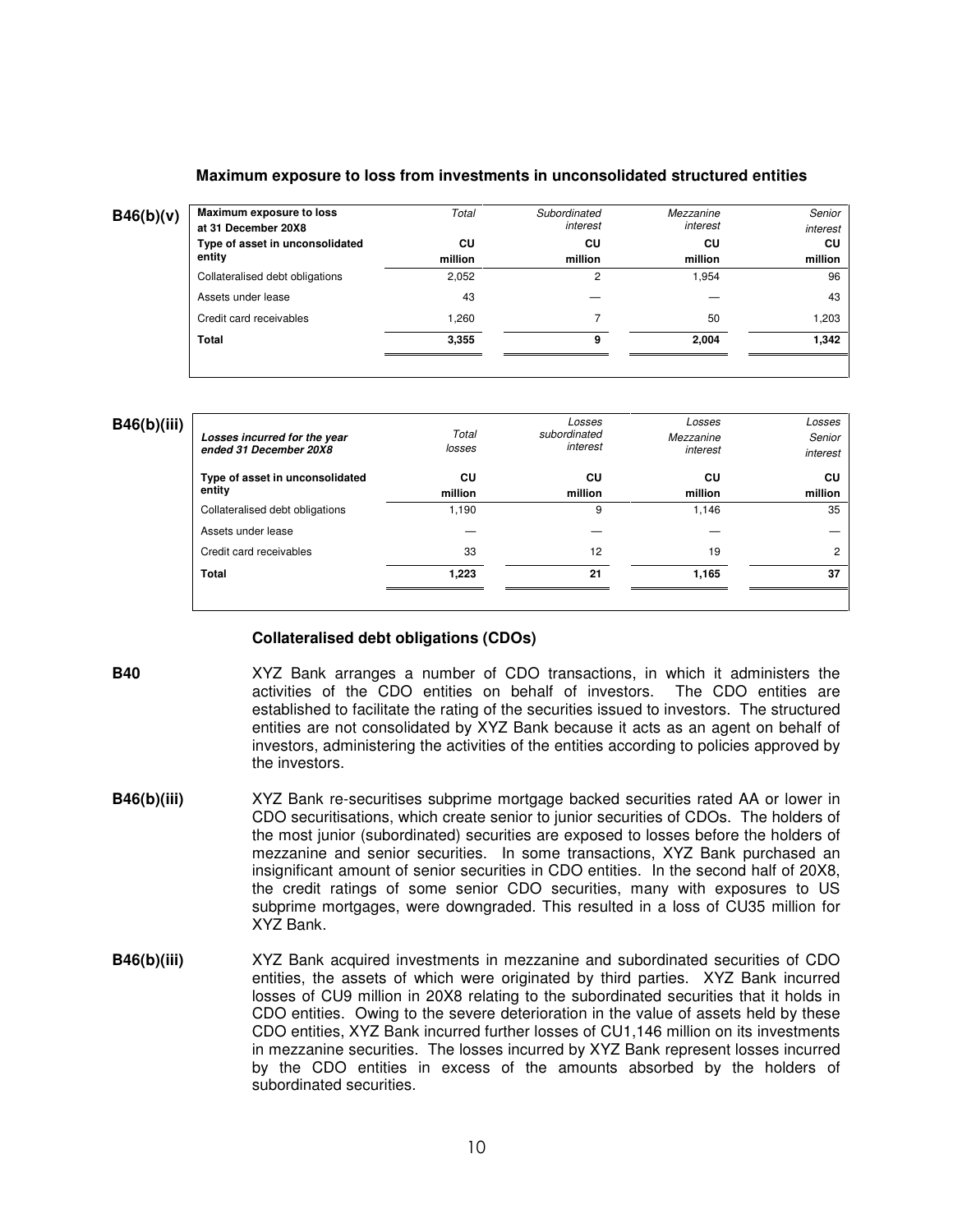**B46(b)(v)** XYZ Bank's mezzanine interest in CDO entities of CU1,954 million at 31 December 20X8 exposes the bank to loss when first loss protection provided by other third parties is fully drawn. Assets held in CDO entities with which XYZ Bank has involvement at 31 December 20X8 total CU105,860 million, and third party investors provide first loss protection to XYZ Bank of CU10,000 million. The total carrying amount of XYZ Bank's investment in CDO entities of CU2,052 million at 31 December 20X8 is measured at fair value [description of how fair value was measured not included in this example].

#### **Assets under lease**

**B40** XYZ Bank provides leasing facilities and arranges finance for aircraft and other physical assets, customarily placed in structured entities.

> At 31 December 20X8, XYZ Bank holds senior securities in such structured entities of CU43 million, measured at fair value [description of how fair value was measured not included in this example].

#### **Credit card receivables**

- **B40** XYZ Bank acquired investments in senior, mezzanine and subordinated securities of securitisation entities that hold credit card receivables originated by third parties. Credit card securitisations are revolving securitisations, ie as customers pay their credit card balances, the cash proceeds are used to purchase new receivables and replenish the receivables in the securitisation entities.
- **B46(b)(iii) Commundent** Owing to an unprecedented increase in defaults on credit card payments during the year ended 31 December 20X8, XYZ Bank suffered a total loss of CU33 million. Impairment losses of CU12 million resulted from XYZ Bank's exposure to first losses as the most subordinated investor. In addition, the value of XYZ Bank's investments in mezzanine and senior securities suffered an impairment loss of CU21 million due to the subordinated securities not being sufficient to absorb the losses incurred by some credit card securitisation entities.
- **B46(b)(v)** XYZ Bank's senior interest in credit card securitisation entities of CU1,203 million at 31 December 20X8 exposes the bank to loss when loss protection provided by third parties holding more junior securities is fully drawn. Assets held by those securitisation entities with which XYZ Bank has involvement at 31 December 20X8 total CU42,000 million. First loss protection, provided by third party investors, absorbs credit losses of CU5,000 million. In addition, investors holding mezzanine interests in those entities absorb a further CU14,600 million of losses before XYZ Bank is exposed to loss. The total carrying amount of XYZ Bank's investment in credit card securitisation entities of CU1,260 million at 31 December 20X8 is measured at fair value [description of how fair value was measured not included in this example].

### **Example 4—Risk disclosures relating to non-contractual support provided to structured entities**

#### **Illustrating the application of paragraphs 48(d) and B47 of the [draft] SB-FRS.**

This example illustrates the disclosure requirements of the [draft] SB-FRS in situations in which a reporting entity has no investment in or other contractual involvement with structured entities, but has provided non-contractual liquidity support.